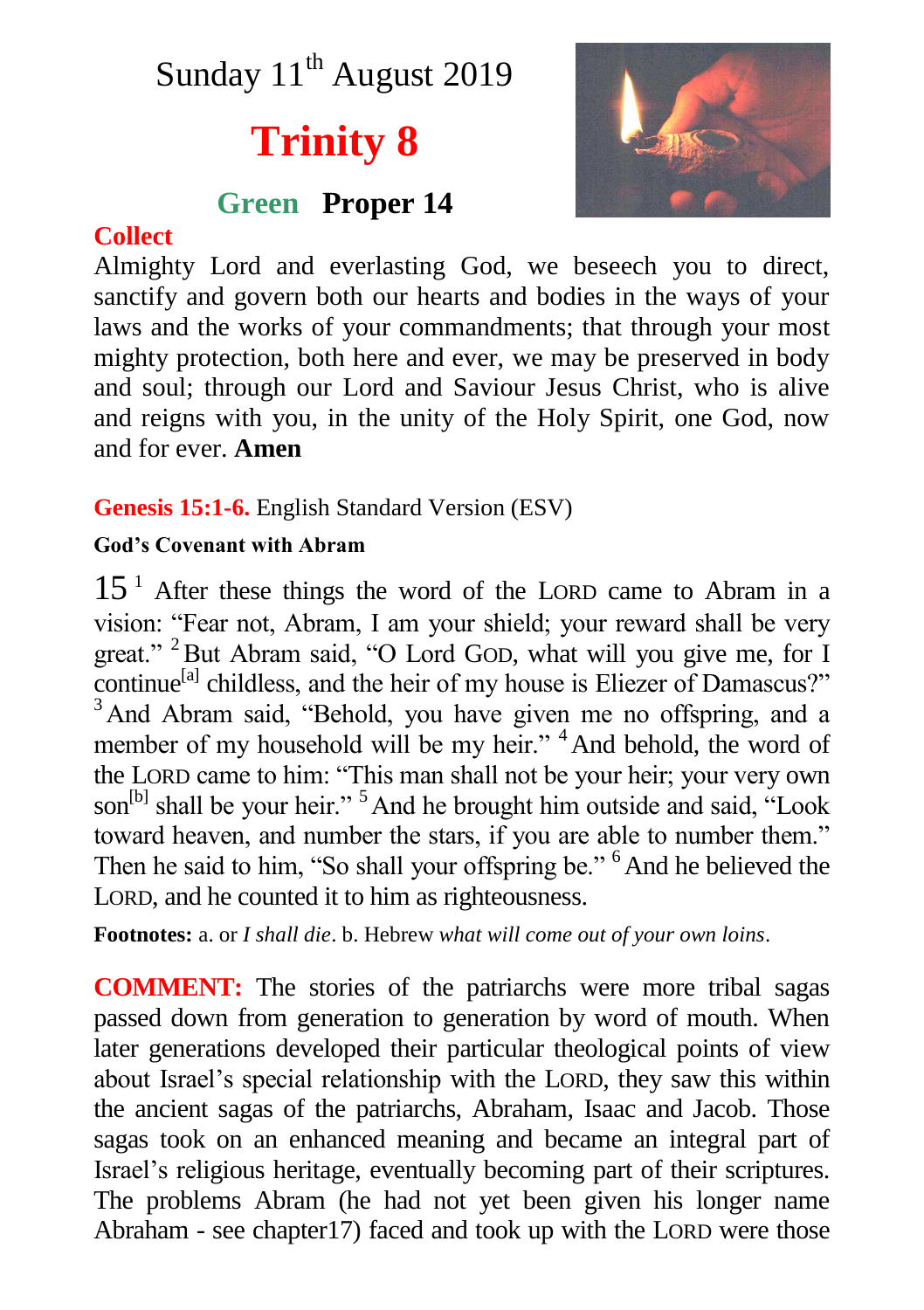of an appropriate heir and a territory in which to live permanently. These were tribal issues. In subsequent centuries when the story became part of a written document, it also became a national issue, and remains so to this day, religiously and politically. The account in the reading probably came into its final form after the Babylonian exile. The passage here deals with the promise of an heir. The following verses (not part of our readings) verses 8-21 deal the promise of land. The argument persists that temporary absence from the land did not abrogate the divine promise. Verse 6 contains a remarkable statement which the early Christian church, beginning with Paul adopted as the basis for the doctrine of justification by faith. (Romans 4:3, 9. 22; Gal. 3:6) The Old Testament text views this special relationship with God was obtained through obedience to the law (Deut. 6:25; 24:13).

### **Luke 12:32-40** English Standard Version (ESV)

#### **Do Not Fear**

 $12^{32}$  "Fear not, little flock, for it is your Father's good pleasure to give you the kingdom. <sup>33</sup> Sell your possessions, and give to the needy. Provide yourselves with moneybags that do not grow old, with a treasure in the heavens that does not fail, where no thief approaches and no moth destroys.  $34$  For where your treasure is, there will your heart be also.

#### **Be Dressed For Action**

 $35$  "Stay dressed for action<sup>[a]</sup> and keep your lamps burning,  $36$  and be like men who are waiting for their master to come home from the wedding feast, so that they may open the door to him at once when he comes and knocks.  $3^7$  Blessed are those servants<sup>[b]</sup> whom the master finds awake when he comes. Truly, I say to you, he will dress himself for service and have them recline at table, and he will come and serve them. <sup>38</sup> If he comes in the second watch, or in the third, and finds them awake, blessed are those servants!

#### **You Must Be Ready**

 $39$  But know this, that if the master of the house had known at what hour the thief was coming,  $he^{[c]}$  would not have left his house to be broken into. <sup>40</sup> You also must be ready, for the Son of Man is coming at an hour you do not expect."

**Footnotes:** a. Greek *Let your loins stay girded*; compare Exodus 12:11 b. Greek *bondservants*. c. some manuscripts add *would have stayed awake and*.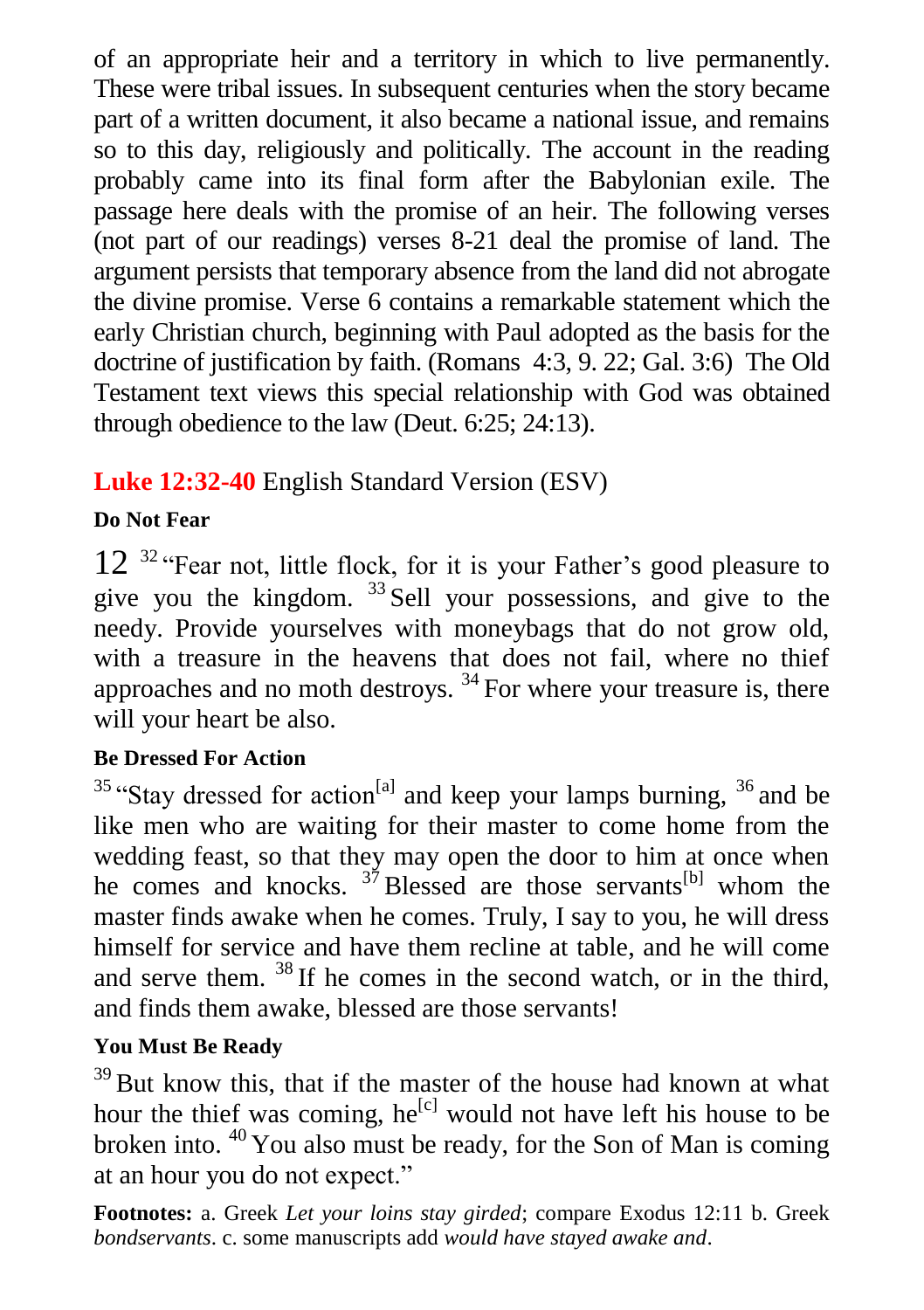**COMMENT:** So was Jesus talking to his disciples about the here and now or eschatologically (the future age)? The eschaton in late Hebrew and early Christian thought was that moment when the arrival of the new age was imminent at any moment. It was not some far off future event when history would be wound up and everything set right with the world at the coming of Messiah? Was this interpretation of Jesus' words by Luke merely ethical counsel for the contemporary world or eschatological and apocalyptic? Scholars have been divided about the exact time references of these three parts of this passage. If they are all teachings of Jesus himself, they obviously come from different periods of his ministry and were gathered into their present context by Luke himself. Each of the three parts uses a different teaching method. Verses 32-34 contains an assurance peculiar to Luke, a radical but direct ethical instruction and a proverb: "It is your Father's good pleasure to give you the kingdom." What follows is almost a corollary: "(Therefore) sell your possessions, and give alms." In other words, simplify your life; lighten your burden of material assets so that your spiritual journey will no longer be impaired by their weight. Verses 35-38, however, contains a warning that the coming Kingdom may be delayed. The third part (verses 39-40) returns to the typical form of a parable. An almost identical warning occurs in 1 Thessalonians 5:2, one of Paul's earliest letters, suggesting that this is indeed be a dominical teaching.

#### **Psalm 50** *Deus deorum* Grail Psalter

#### R **I will show God's salvation to the upright.**

<sup>1</sup> The God of gods, the Lord,

has spoken and summoned the earth,

from the rising of the sun to its setting.

 $2$  Out of Zion's perfect beauty he shines.

<sup>3</sup> (Our God comes, he keeps silence no longer.)  $\mathbb{R}$ 

Before him fire devours,

around him tempest rages.

<sup>4</sup> He calls on the heavens and the earth to witness his judgment of his people.  $\mathbb{R}^7$